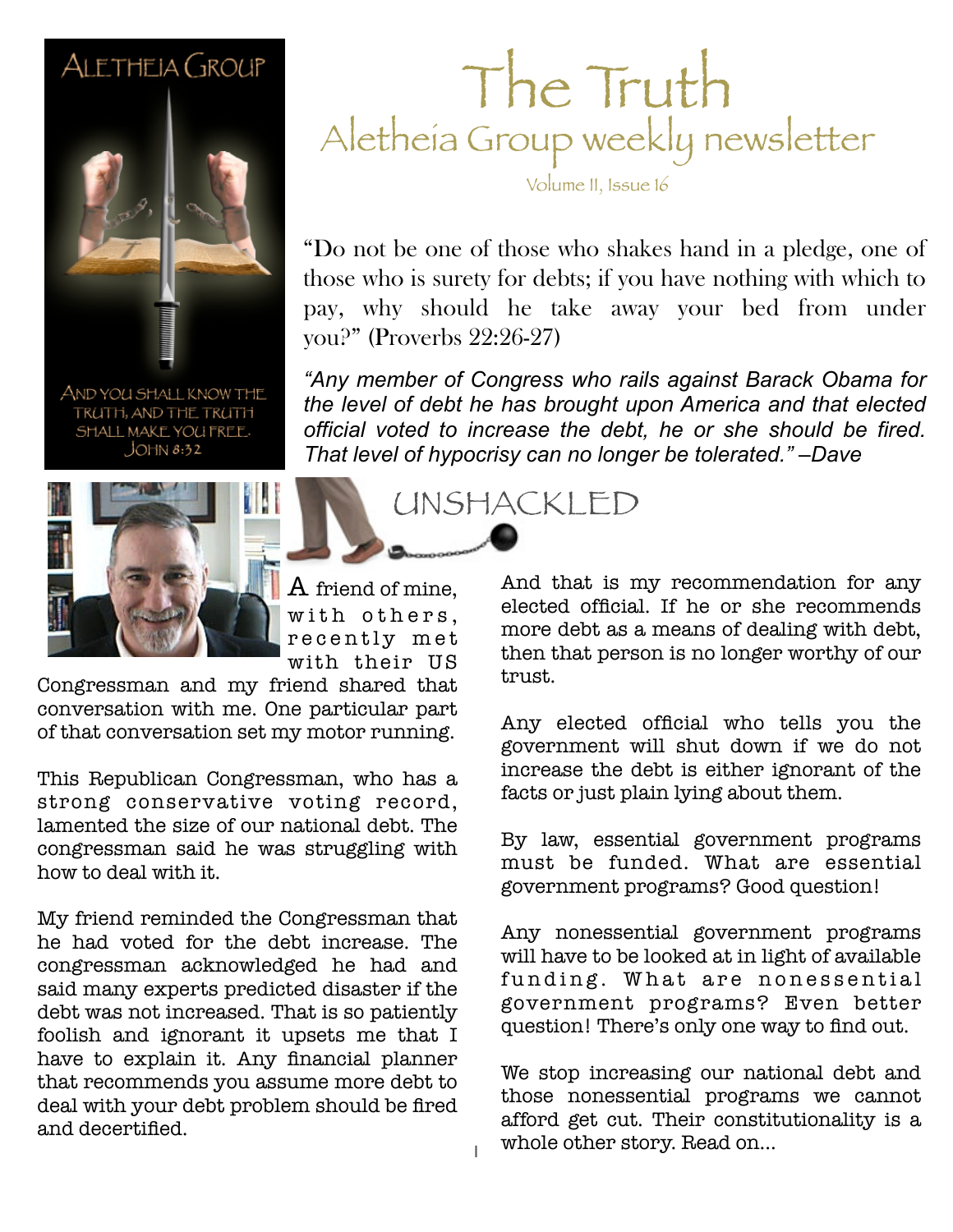## FROM THE FOUNDERS



**Our liberty as a nation is at stake because of our national debt. Legislators and executors, as well as bureaucrats are enemies of the state in that they vote, enact, and waste taxpayer dollars on frivolous and unconstitutional government programs. We can as a people sit back and lament our current state or we can recognize the great danger that is our national debt.**

*"I, however, place economy among the first and most important republican virtues, and public debt as the greatest of the dangers to be feared."* Thomas Jefferson*,* in a [letter](http://memory.loc.gov/master/mss/mtj/mtj1/049/0200/0298.jpg) to William Plumer, July 21, 1816

In his later to Governor Plumer, Jefferson makes note of England's state because of heavy taxation. Mind you this was written over 195 years ago. Jefferson writes:

*"We see in England the consequences of the want of it [public debt]; their laborers reduced to live on a penny in the shilling of their earnings, to give up bread, and resort to oatmeal and potatoes for food; and their land-holders existing themselves to live in penury and obscurity abroad, because at home the government must have all the clear profits of their land, in fact they see the principle of their land transferred to the public creditors, all its profit going to them for the interest of their debts."*

Today in America we see signs raised up to Obama thanking him for the decision of "gas or food." While I do not disagree that Barack Obama is a socialist hell-bent on subjugating Americans to government dependence, he only does what Congress allows.

And yes, Democrats control the Senate, but where are the Senate Republicans shouting at the top of their lungs for action? And where are the demands for resignation and, in some case, articles of impeachment from House Republicans for the outrageous and unconstitutional behavior of the Obama Administration?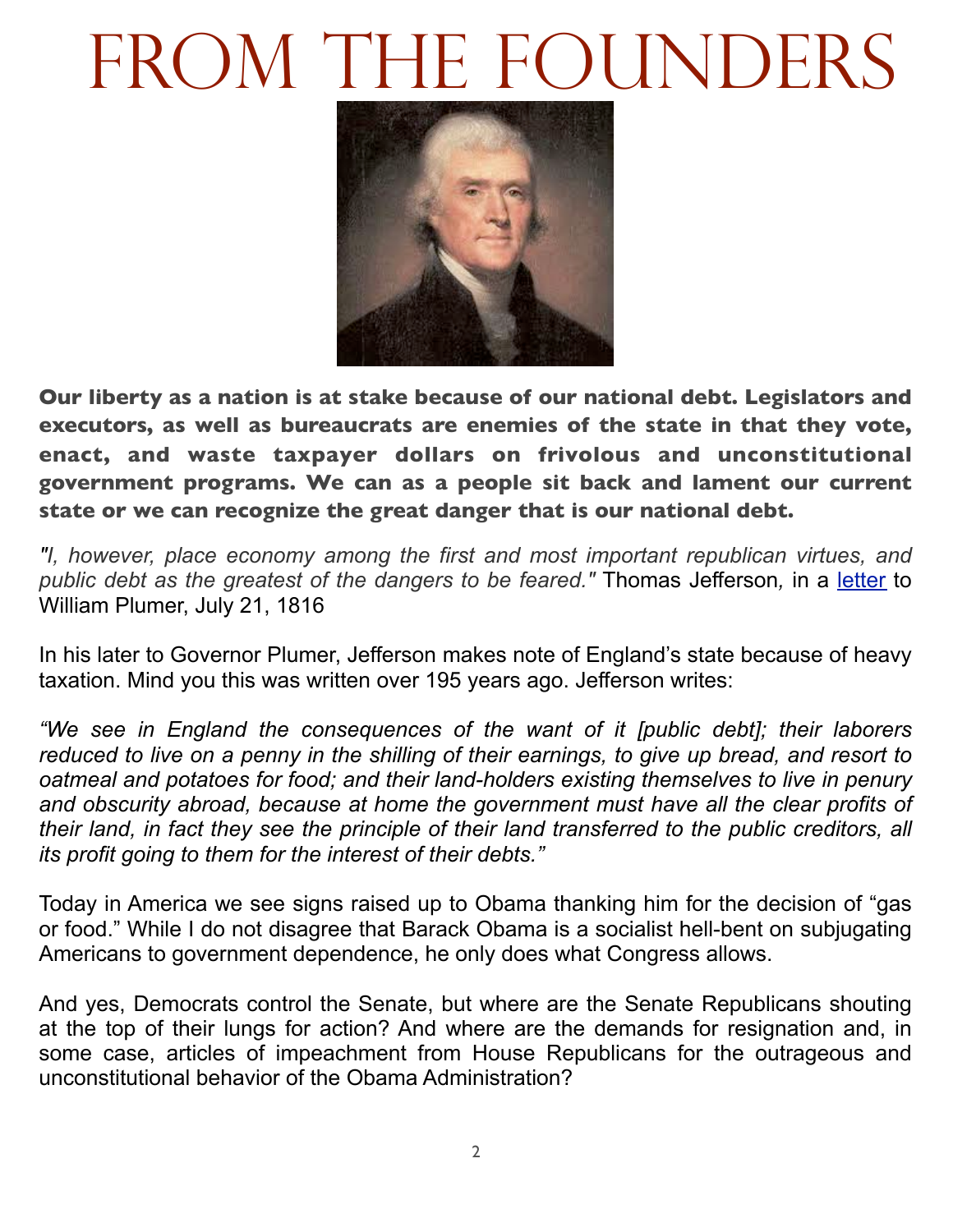### FROM THE PULPIT

"But can the amazing national debt be paid by a little trifling sum squeezed from year to year out of America, which is continually drained of all its cash by a restricted trade with the parent country, and which in this way is taxed to the government of Britain in a very large proportion? Would it not be much superior wisdom and sounder policy for a distressed kingdom to retrench the vast unnecessary expenses continually incurred by its enormous vices? To stop the prodigious sums paid in pensions, and to numberless officers, without the least advantage to the public? To reduce the number of devouring servants in the great family? To turn their minds from the pursuit of pleasure and the boundless luxuries of life, to the important interests of their country and the salvation of the commonwealth? Would not a reverend regard to the authority of divine revelation, a hearty belief of the gospel of the grace of God, and a general reformation of all those vices which bring misery and ruin upon individuals, families, and kingdoms, and which have provoked heaven to bring the nation into such perplexed and dangerous circumstances, be the surest way to recover the sinking state, and make it again rich and flourishing? Millions might annually be saved, if the kingdom were generally and thoroughly reformed; and the public debt, great as it is, might in a few years be cancelled by a growing revenue, which now amounts to full ten millions per annum, without laying additional burdens on any of the subjects. But the demands of corruption are constantly increasing, and will forever exceed all the resources of wealth which the wit of man can invent or tyranny impose." Rev. Samuel Langdon, from his <u>sermon</u> titled, "Government Corrupted By Vice", 1775.

I've used a long quotation from Samuel Langdon's famous Pre-Revolutionary War sermon because it best illustrates how a nation incurs such a large national debt. As I stated in a [video](http://www.youtube.com/watch?v=V7nEaOrRiR8) a few days ago, our nation's woes are spiritual and cannot be solved economically or politically. We need a spiritual revival to blow across America if she is to be saved from self-destruction. How does this happen?

We, each one of us, must turn our "minds from the pursuit of pleasure and the boundless luxuries of life, to the important interests of their country and the salvation of the commonwealth." We must once again return to the biblical principle of servanthood.

"Now therefore, be wise, O kings be instructed, you judges of the earth. Serve the Lord with fear, and rejoice with trembling. Kiss the Son, lest He be angry, and you perish in the way,when His wrath is kindled but a little. Blessed are all those who put their trust in Him." (Psalm 2:10-12)